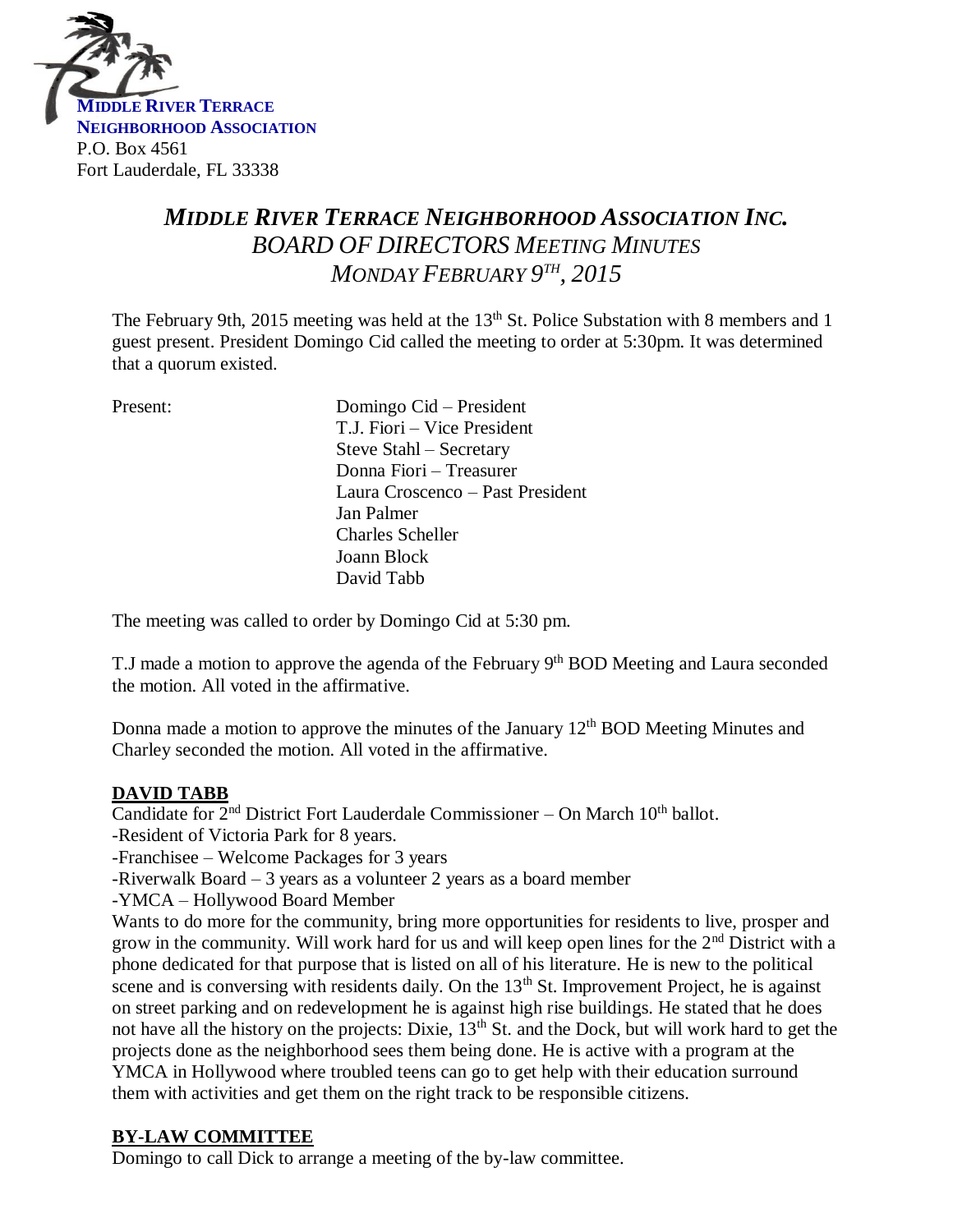# **TRAIN BRIDGE ISSUE:**

Steve has received no further information concerning the bridge.

# **100TH CELEBRATION OF DIXIE HIGHWAY**

A motion was made by TJ and  $2<sup>nd</sup>$  by Donna to hold the celebration at the 2016 ground breaking for the Dixie Highway Project.

## **PROBLEMS WITH PARKING, GARBAGE AND NEW LIGHTS AT FORT LAUDERDALE HIGH SCHOOL**

Domingo to take over with e-mails and a meeting with school officials.

## **ST. PATRICK'S DAY PARADE**

Joann suggested signs for the car advertising GYR and she is going to see if we can receive GYR points for the parade. Laura will purchase hats and beads for the event.

## **CCRAB**

Will be sending a document for comments from the members concerning the suggested changes happening to the area covered by the CCRAB.

### **NEXT BOD MEETING CHANGE**

A motion was made by Laura and  $2<sup>nd</sup>$  by Jan to move the March BOD meeting to March  $2<sup>nd</sup>$ instead of March 9<sup>th</sup>.

### **GENERAL MEETING**

Steve to get chairs and tables from the closet at the park and work with Tom Gestal to place them at the Police Substation. Steve will not be able to attend the General Meeting due to CERT duty at the City Neighbor Support Night and asked if someone would take the minutes and he will type up and distribute.

### **OFFICERS REPORTS:**

The following reports were presented by Officers of the Board

### **TREASURER'S REPORT**

Donna presented the following report:

| 12/31/2014<br><b>Beginning balance</b> | \$5562.44 |
|----------------------------------------|-----------|
| Income:                                |           |
| Membership                             | 71.91     |
| Pay Pal                                | 47.94     |
| <b>TOTAL INCOME</b>                    | \$5709.35 |
| Expenses:                              |           |
| Civic Association Membership Renewal   | 50.00     |
| Stamps for membership mailing          | 31.02     |
| <b>FPL</b>                             | 10.42     |
| <b>TOTAL EXPENSES</b>                  | \$91.44   |
| <b>FINAL BALANCE 1/31/2015</b>         | \$5617.91 |
|                                        |           |